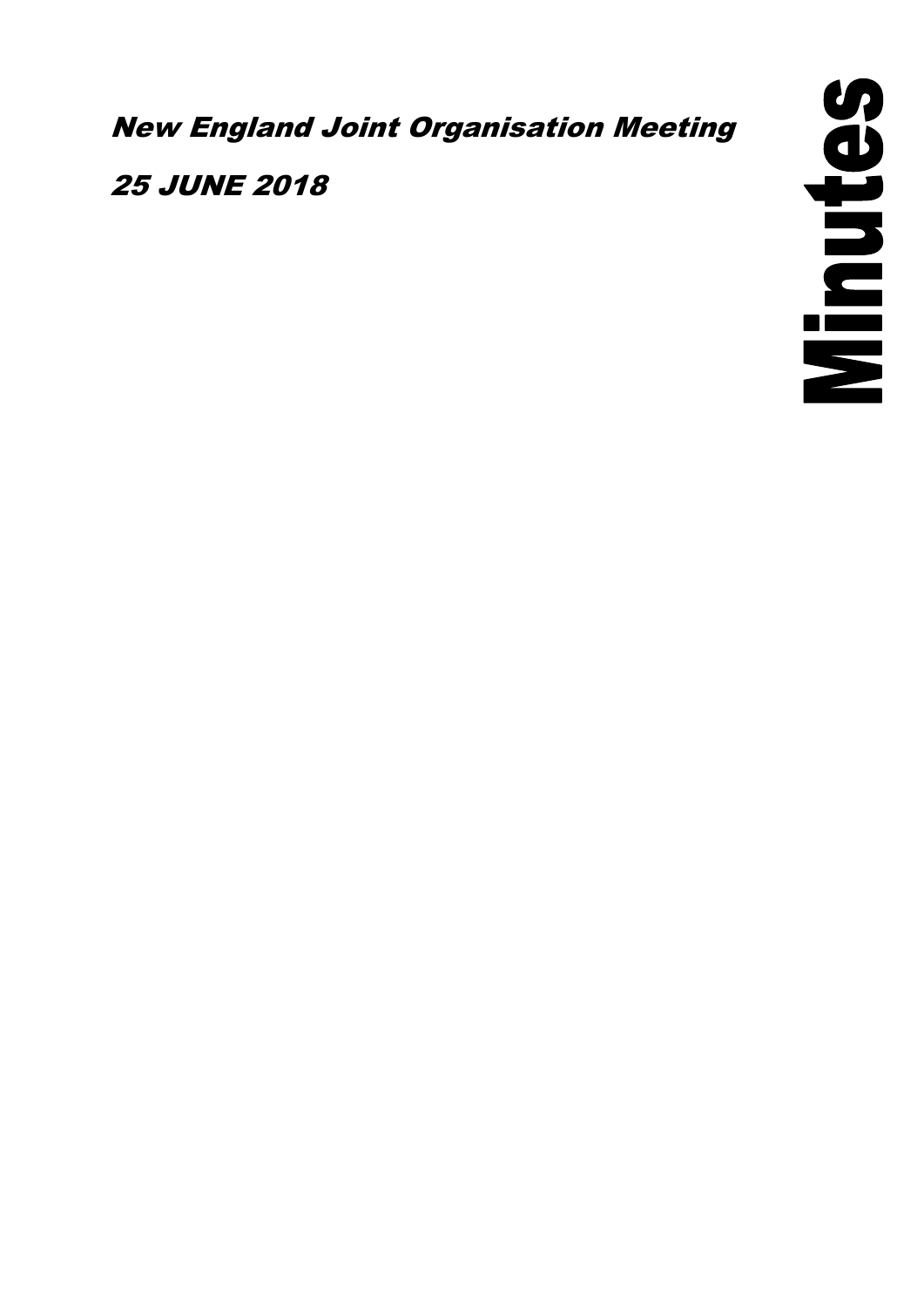# **NEW ENGLAND JOINT ORGANISATION**

# **ORDINARY MEETING MINUTES**

**From the meeting held at the Moree Plains Shire Council on:**

**Monday, 25 June 2018 at 10.00am**

|     | <b>Table of Contents</b>                                                                                         |
|-----|------------------------------------------------------------------------------------------------------------------|
|     |                                                                                                                  |
|     | <b>ACKNOWLEDGEMENT TO COUNTRY</b><br>$\mathbf{R}$                                                                |
|     | $\mathbf{R}$                                                                                                     |
|     | DISCLOSURE OF CONFLICT OF INTERESTS / PECUNIARY AND NON-<br>PECUNIARY INTERESTS<br>.3                            |
|     |                                                                                                                  |
|     | MINUTES OF THE PREVIOUS MEETING OF THE FORMER NEW ENGLAND<br>GROUP OF COUNCILS HELD ON 28 MAY 2018 TO BE NOTED 4 |
|     |                                                                                                                  |
|     |                                                                                                                  |
|     |                                                                                                                  |
|     | 2.06/18 RESOLUTION                                                                                               |
|     | 3.06/18 RESOLUTION                                                                                               |
| 5.3 | Code of Conduct and Panel of Conduct Reviewers 5                                                                 |
|     |                                                                                                                  |
|     | 5.4 Disclosure of Delegates - Designated Persons (Section 449 of the                                             |
|     |                                                                                                                  |
|     | <b>Narrabro Shire Council's Request to Joint the New England Joint</b>                                           |
|     |                                                                                                                  |
|     |                                                                                                                  |
|     |                                                                                                                  |
|     |                                                                                                                  |
|     | 5.5<br>5.6                                                                                                       |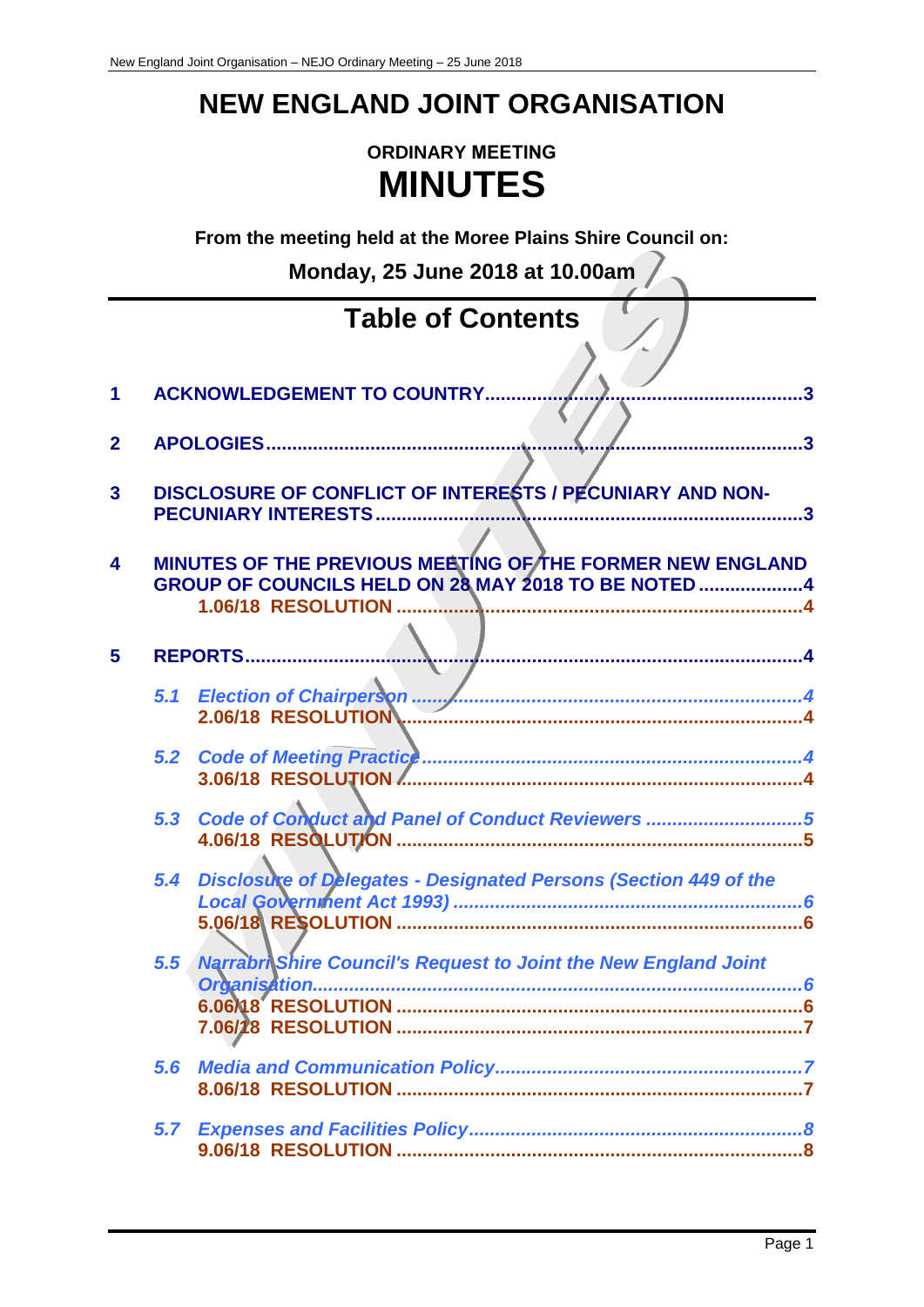$\left\langle \right\rangle$ 

 $6\phantom{a}$ 

 $\overline{7}$ 

| 5.8 |  |
|-----|--|
|     |  |
|     |  |
|     |  |
|     |  |
| 5.9 |  |
|     |  |
|     |  |
|     |  |
|     |  |
|     |  |
|     |  |
|     |  |
|     |  |
|     |  |
|     |  |
|     |  |
|     |  |
|     |  |
|     |  |
|     |  |
|     |  |
| 6.1 |  |
|     |  |
|     |  |
|     |  |
|     |  |
|     |  |
|     |  |
|     |  |
|     |  |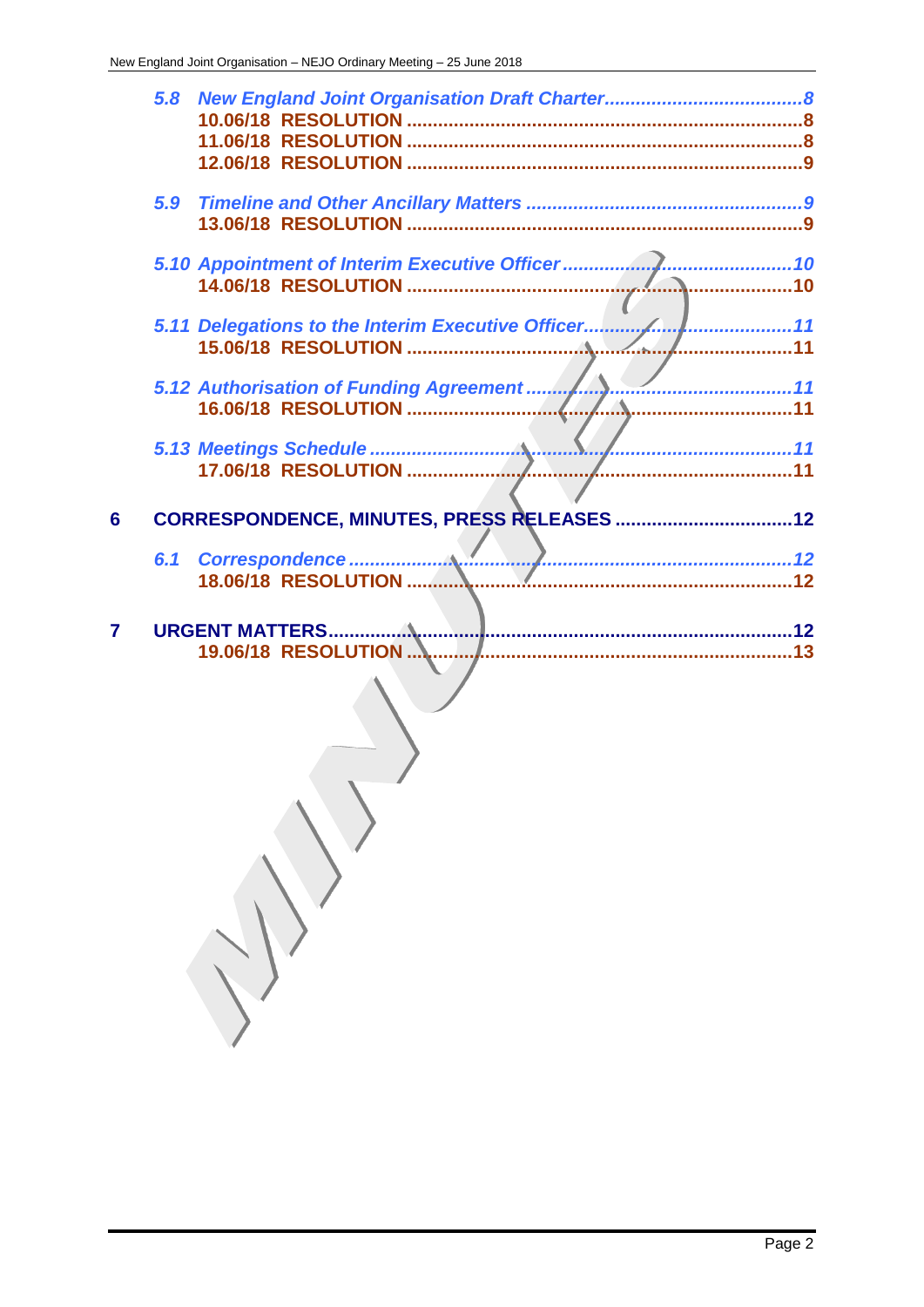**PRESENT: Cr Michael Pearce and Mr Andrew Hopkins (Uralla Shire Council), Cr Simon Murray and Mr Lindsay Woodland (Armidale Regional Council), Cr Steve Toms and Mr Hein Basson (Glen Innes Severn Council), Cr Paul Harmon and Mr Paul Henry (Inverell Shire Council), Cr Katrina Humphries and Mr Lester Rodgers (Moree Plains Shire Council), Cr Peter Petty and Mr Terry Dodds (Tenterfield Shire Council), Mr Chris Presland (Director, Reform Implementation, Office of Local Government), Ms Jodie Healy (Council Engagement Manager, Office of Local Government) and Cr Cathy Redding and Mr Stewart Todd (Narrabri Shire Council, as observers).**

**OPENED: 10.20am.**

The appointed Returning Officer, Mr Hein Basson, presided until the election of the Chairperson. He drew the attention of members to the fact that the meeting was going to be recorded for Minuting purposes.

# <span id="page-3-0"></span>*1 ACKNOWLEDGEMENT TO COUNTRY*

The Mayor of Moree Plains Shire Council, Cr Katrina Humphries, extended a hearty word of welcome to all members and introduced Mr Mitchell Johnson, Director of Corporate Services of the Moree Plains Shire Council, who identifies as being a member of the Kamilaroi people, to do the Acknowledgement to Country.

Mr Johnson also welcomed everybody present to Country, acknowledged the Kamilaroi people as the traditional custodians of the land and paid his respect to the Elders both past and present.

# <span id="page-3-1"></span>*2 APOLOGIES*

Apologies were received from Ms Alison McGaffin (Director Northern NSW Regional Coordination, Department of Premier and Cabinet) who was unable to attend.

# <span id="page-3-2"></span>*3 DISCLOSURE OF CONFLICT OF INTERESTS / PECUNIARY AND NON-PECUNIARY INTERESTS*

No disclosures were made by members.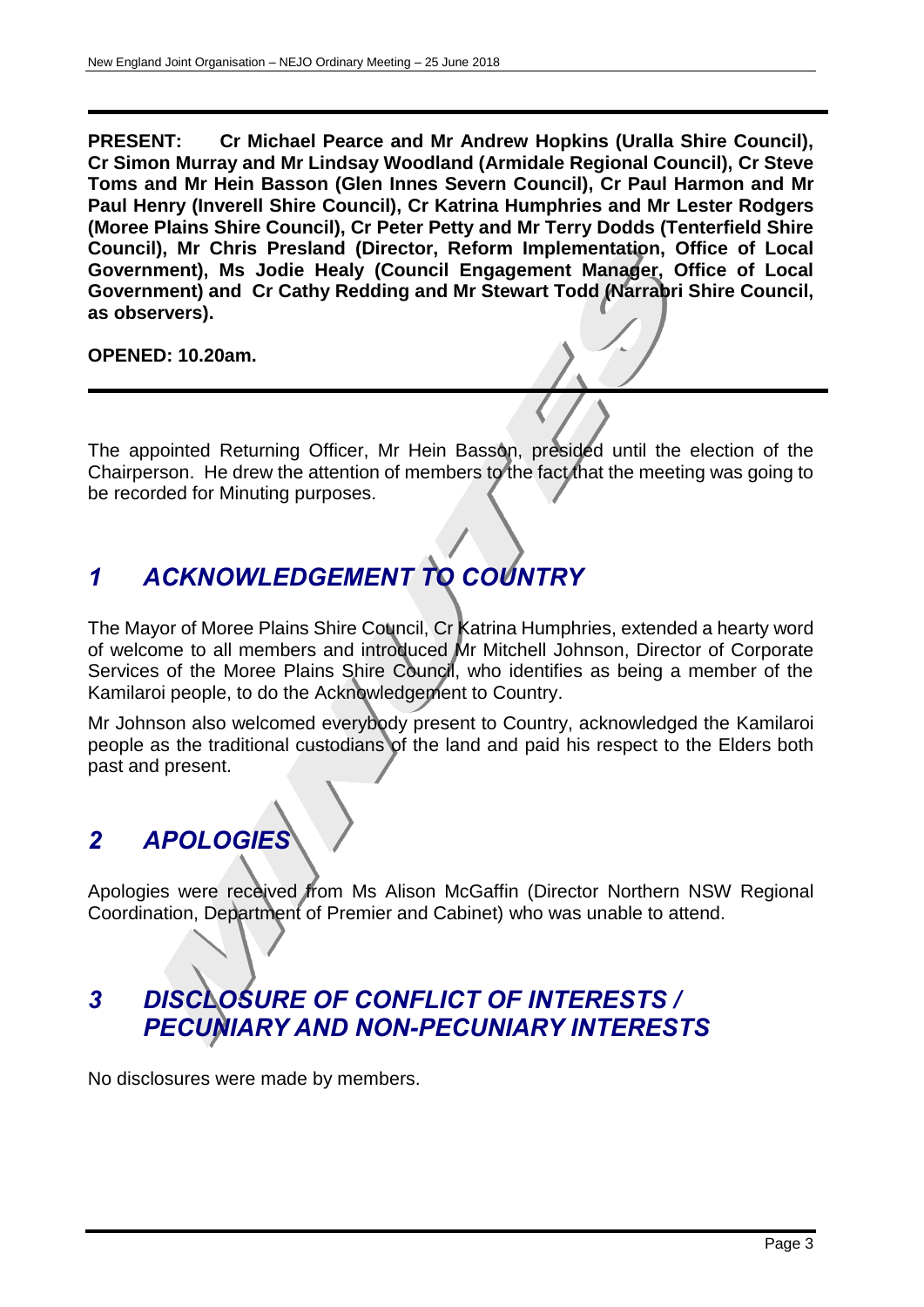# <span id="page-4-0"></span>*4 MINUTES OF THE PREVIOUS MEETING OF THE FORMER NEW ENGLAND GROUP OF COUNCILS HELD ON 28 MAY 2018 TO BE NOTED*

Moved Cr S Toms Seconded Cr K Humphries

# <span id="page-4-1"></span>**1.06/18 RESOLUTION**

That the Minutes of the Ordinary Meeting of the New England Group of Councils held on 28 May 2018, copies of which were circulated, be noted.

#### **CARRIED**

# <span id="page-4-2"></span>*5 REPORTS*

### <span id="page-4-3"></span>**5.1 Election of Chairperson**

#### **REPORT FROM: GENERAL MANAGER'S OFFICE Author: Hein Basson - General Manager**

The Returning Officer fulfilled his role for the election of Chairperson, advising that he has only received one (1) nomination (that duly complied with the requirements).

Moved Cr P Petty Seconded Cr S Toms

### <span id="page-4-4"></span>**2.06/18 RESOLUTION**

That the Board elects Councillor Michael Pearce, Mayor of the Uralla Shire Council, unopposed as Chairperson of the New England Joint Organisation for a two (2) year period.

#### **CARRIED**

Cr Michael Pearce assumed the role of Chairperson.

# <span id="page-4-5"></span>**5.2 Code of Meeting Practice**

| <b>REPORT FROM:</b> | <b>GENERAL MANAGER'S OFFICE</b> |
|---------------------|---------------------------------|
| <b>Author:</b>      | Hein Basson - General Manager   |

Moved Cr P Harmon Seconded Cr S Toms

### <span id="page-4-6"></span>**3.06/18 RESOLUTION**

1. That the draft Code of Meeting Practice, attached as Annexure A to the Business Paper, be referred to member Councils for their comment for a period of 42 days.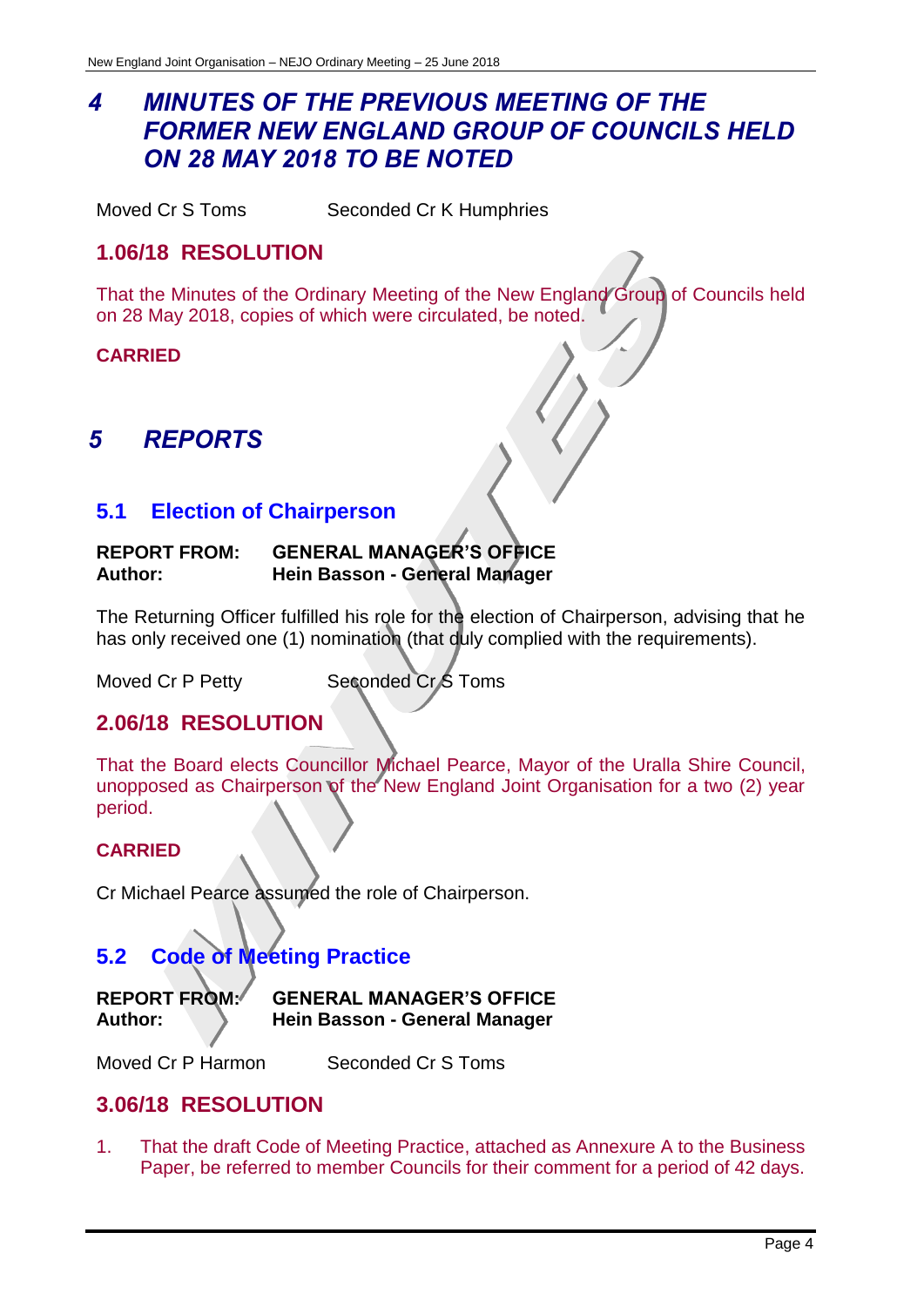2. That the draft Code of Meeting Practice and comments from member Councils be referred to a future meeting of the Board for consideration and adoption of the policy as amended (if required).

#### **CARRIED**

### <span id="page-5-0"></span>**5.3 Code of Conduct and Panel of Conduct Reviewers**

| <b>REPORT FROM:</b> | <b>GENERAL MANAGER'S OFFICE</b> |
|---------------------|---------------------------------|
| <b>Author:</b>      | Hein Basson - General Manager   |

Moved Cr P Harmon Seconded Cr S Murray

## <span id="page-5-1"></span>**4.06/18 RESOLUTION**

- 1. That the New England Joint Organisation adopts:
	- (a) the Model Code of Conduct for Local Councils in NSW and the Procedures for the Administration of the Model Code of Conduct for Local Councils in NSW with the understanding that in reading and interpreting these documents, the term "Council" be substituted by "Joint Organisation", the term "Councillor" be substituted by "Board Member" and the term "General Manager" be substituted by "(Interim) Executive Officer", as well as any other changes necessary to ipso facto make the contents of this Code applicable to the Joint Organisation.
	- (b) the following Panel of Conduct Reviewers:
		- Monica Kelly, Prevention Partners NSW;
		- Kath Roach, SINC Solutions Pty Ltd;
		- Linda Pettersen, Linda Pettersen Consulting Pty Ltd;
		- Emma Broomfield, Locale Consulting;
		- Belinda Nolan, Pinnacle Integrity;
		- Shane White, Pinnacle Integrity;
		- Andrew Hedges, LKA Group Pty Ltd;
		- Greg Wright, Wright Associates.
	- (c) the Public Interest Disclosures Internal Reporting Policy, attached as Annexure C to the Business Paper.
- 2. That the Interim Executive Officer be requested to appoint a suitably qualified Complaints Coordinator from the human resources pool of the Inverell Shire Council.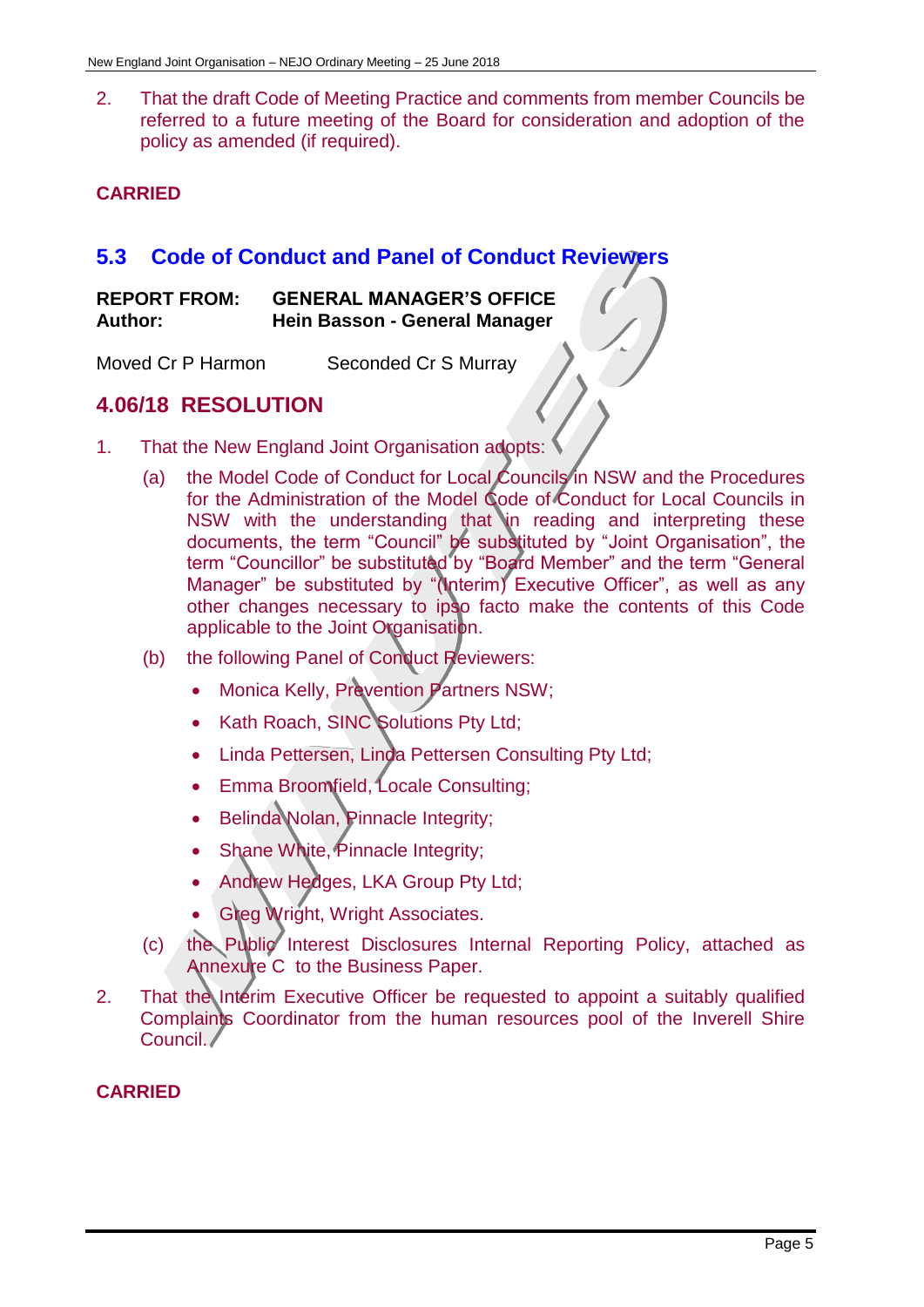## <span id="page-6-0"></span>**5.4 Disclosure of Delegates - Designated Persons (Section 449 of the Local Government Act 1993)**

| <b>REPORT FROM:</b> | <b>GENERAL MANAGER'S OFFICE</b> |
|---------------------|---------------------------------|
| <b>Author:</b>      | Hein Basson - General Manager   |

Moved Cr S Toms Seconded Cr P Petty

## <span id="page-6-1"></span>**5.06/18 RESOLUTION**

- 1. That the Board notes that all Board members and the (Interim) Executive Officer are automatically designated persons for the purposes of Section 449 of the Local Government Act 1993.
- 2. That the Board notes that as alternatives, Deputy Mayors or other appointed alternates of member Councils, should also be treated as designated persons.
- 3. That the Board notes the responsibility of designated persons in returning disclosures of interest forms within a period of three (3) months after the implementation of the New England Joint Organisation.

#### **CARRIED**

### <span id="page-6-2"></span>**5.5 Narrabri Shire Council's Request to Joint the New England Joint Organisation**

#### **REPORT FROM: GENERAL MANAGER'S OFFICE Author: Hein Basson - General Manager**

Cr Cathy Redding, Mayor of Narrabri Shire Council, gave a short presentation, highlighting reasons why Narrabri/Shire Council would like to join the New England Joint Organisation (NEJO). This Council's motivation revolves around the Inland Rail, Roads and Maritime Services boundaries, Regional Economic Development Strategy and Functional Economic Regions' boundaries, as well as highlighting other strong ties with existing NEJO members.

A copy of the handout distributed by the General Manager, Mr Stewart Todd, is attached to the Minutes as an Annexure.

Discussion was held for and against the inclusion of Narrabri Shire Council, including the Mayors of Inverell and Uralla Shire Councils explaining their Council's resolutions for Narrabri not to be included and the mandate that they have for voting. It was acknowledged that the openness and honesty of members laid a strong foundation for respectful transparency going forward, as member Councils will have differences of opinion from time to time about particular subject matters.

Moved Cr K Humphries Seconded Cr S Murray

# <span id="page-6-3"></span>**6.06/18 RESOLUTION**

1. That the Board of the New England Joint Organisation (NEJO) resolves to: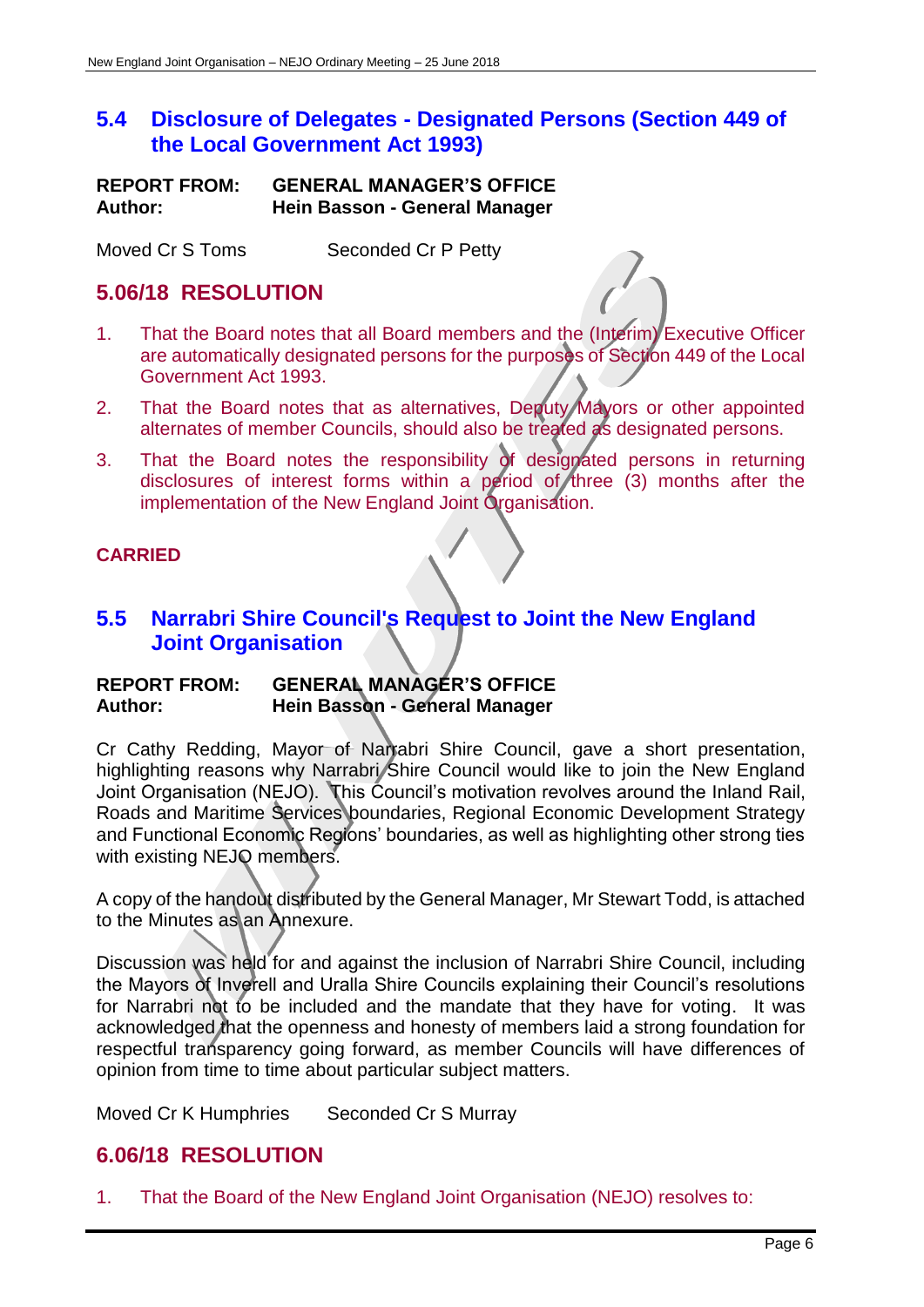- 1.1 Welcome and support the inclusion of the Narrabri Shire Council as a Member Council of NEJO.
- 1.2 Write to the Minister for Local Government in order to provide her with a copy of this resolution of the NEJO-Board.
- 2. That the Board authorises the Mayor and General Manager of the Narrabri Shire Council to attend the rest of the meeting as observers.

A division was called for, voting on which was as follows:

For Against

Cr K Humphries Cr P Harmon Cr S Murray Cr M Pearce Cr P Petty Cr S Toms

The division was declared carried by 4 votes to 2.

#### **CARRIED**

Moved Cr S Murray Seconded Cr P Harmon

# <span id="page-7-0"></span>**7.06/18 RESOLUTION**

That the Hon. Adam Marshall, MP be invited to address the meeting when he is available later in the morning, as he was present in Moree for other business on the day.

#### **CARRIED**

# <span id="page-7-1"></span>**5.6 Media and Communication Policy**

## **REPORT FROM: GENERAL MANAGER'S OFFICE Author: Hein Basson - General Manager**

Moved Cr S Murray Seconded Cr P Harmon

# <span id="page-7-2"></span>**8.06/18 RESOLUTION**

That the draft Media and Communications Policy, attached as Annexure A to the Business Paper, be adopted by the Board.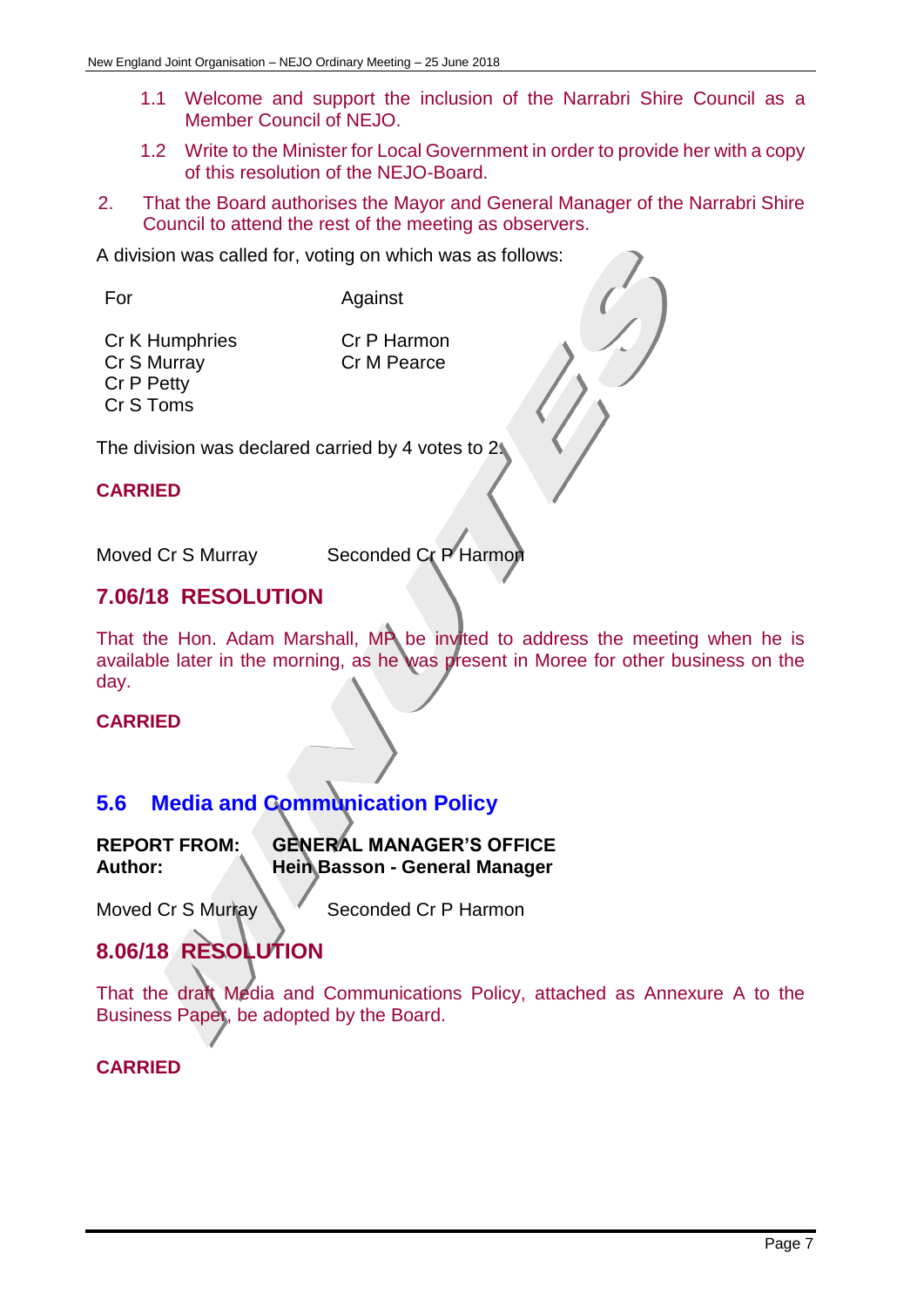# <span id="page-8-0"></span>**5.7 Expenses and Facilities Policy**

| <b>REPORT FROM:</b> | <b>GENERAL MANAGER'S OFFICE</b> |
|---------------------|---------------------------------|
| Author:             | Hein Basson - General Manager   |

Moved Cr S Toms Seconded Cr P Petty

## <span id="page-8-1"></span>**9.06/18 RESOLUTION**

- 1. That the draft policy for the Payment of Expenses and the Provision of Facilities to New England Joint Organisation Board Members be considered by the Board and once adopted in principle (with or without amendments), be referred to member Councils for their comment for a period of 42 days.
- 2. That the draft policy for the Payment of Expenses and the Provision of Facilities to New England Joint Organisation Board Members and comments from member Councils be referred to a future meeting of the Board for consideration and adoption of the final policy (with or without amendments, as required).

#### **CARRIED**

# <span id="page-8-2"></span>**5.8 New England Joint Organisation Draft Charter**

| <b>REPORT FROM:</b> | <b>GENERAL MANAGER'S OFFICE</b>      |
|---------------------|--------------------------------------|
| Author:             | <b>Hein Basson - General Manager</b> |

Moved Cr P Harmon Seconded Cr P Petty

<span id="page-8-3"></span>

### **10.06/18 RESOLUTION**

- 1. That the Board adopts the draft Charter for the New England Joint Organisation attached to the Business Paper as Annexure A relating to this report, with the name of Ms Susan Law to be included as the newly appointed Chief Executive Officer of the Armidale Regional Council on page 148 of the Annexures relating to the Business Paper.
- 2. That this draft Charter be referred to member Councils for a period of 42 days seeking their feedback by way of written submissions.
- 3. That a further report be prepared for consideration of the Board, detailing the feedback received from member Councils, for the adoption of a final Charter for the organisation (with or without amendments, as required).

# **CARRIED**

Moved Cr K Humphries Seconded Cr P Harmon

### <span id="page-8-4"></span>**11.06/18 RESOLUTION**

That the meeting suspends standing orders to welcome the Hon. Adam Marshall, MP to the meeting and allow him an opportunity to address the meeting.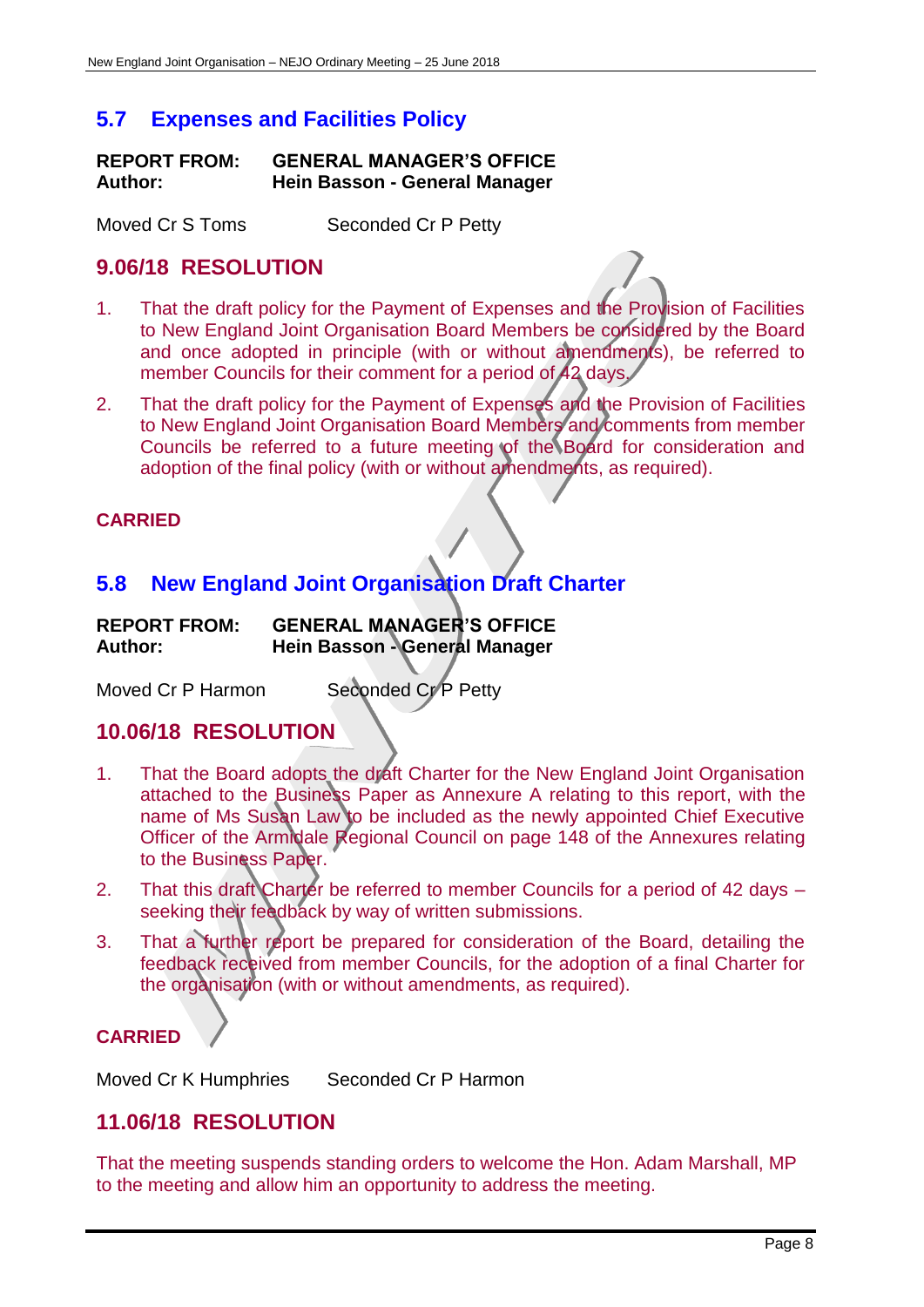#### **CARRIED**

The local MP congratulated the Chairperson with his election and expressed his satisfaction with the formal establishment and implementation of the New England Joint Organisation, as he sees it as an important vehicle to ensure strong advocacy and regional economic development for the New England region into the future.

He further allowed for an opportunity for member Councils to ask questions and he provided his responses.

The meeting adjourned for a short refreshment break at 11.55am.

The meeting resumed at 12.10pm.

Moved Cr P Harmon Seconded Cr S Toms

## <span id="page-9-0"></span>**12.06/18 RESOLUTION**

That the meeting resumes standing orders.

#### **CARRIED**

# <span id="page-9-1"></span>**5.9 Timeline and Other Ancillary Matters**

#### **REPORT FROM: GENERAL MANAGER'S OFFICE Author: Hein Basson - General Manager**

Mr Paul Henry, General Manager of Inverell Shire Council, provided an update to the meeting on the progress with opening a bank account, obtaining an Australian Business Number, registering the organisation for tax purposes, reserving a domain name, establishing a phone number and establishing an email address.

Moved Cr P Harmon Seconded Cr K Humphries

# <span id="page-9-2"></span>**13.06/18 RESOLUTION**

- 1. That the Board notes the timeline for the execution of particular action steps associated with the proper implementation of the New England Joint Organisation (NEJO).
- 2. That the Board authorises the Interim Executive Officer to sign all relevant and necessary documentation on behalf of the New England Joint Organisation in pursuing the following action steps:
	- Opening a bank account;
	- Obtaining an Australian Business Number and registering the organisation for tax purposes;
	- Reserving a domain name;
	- Establishing a phone number;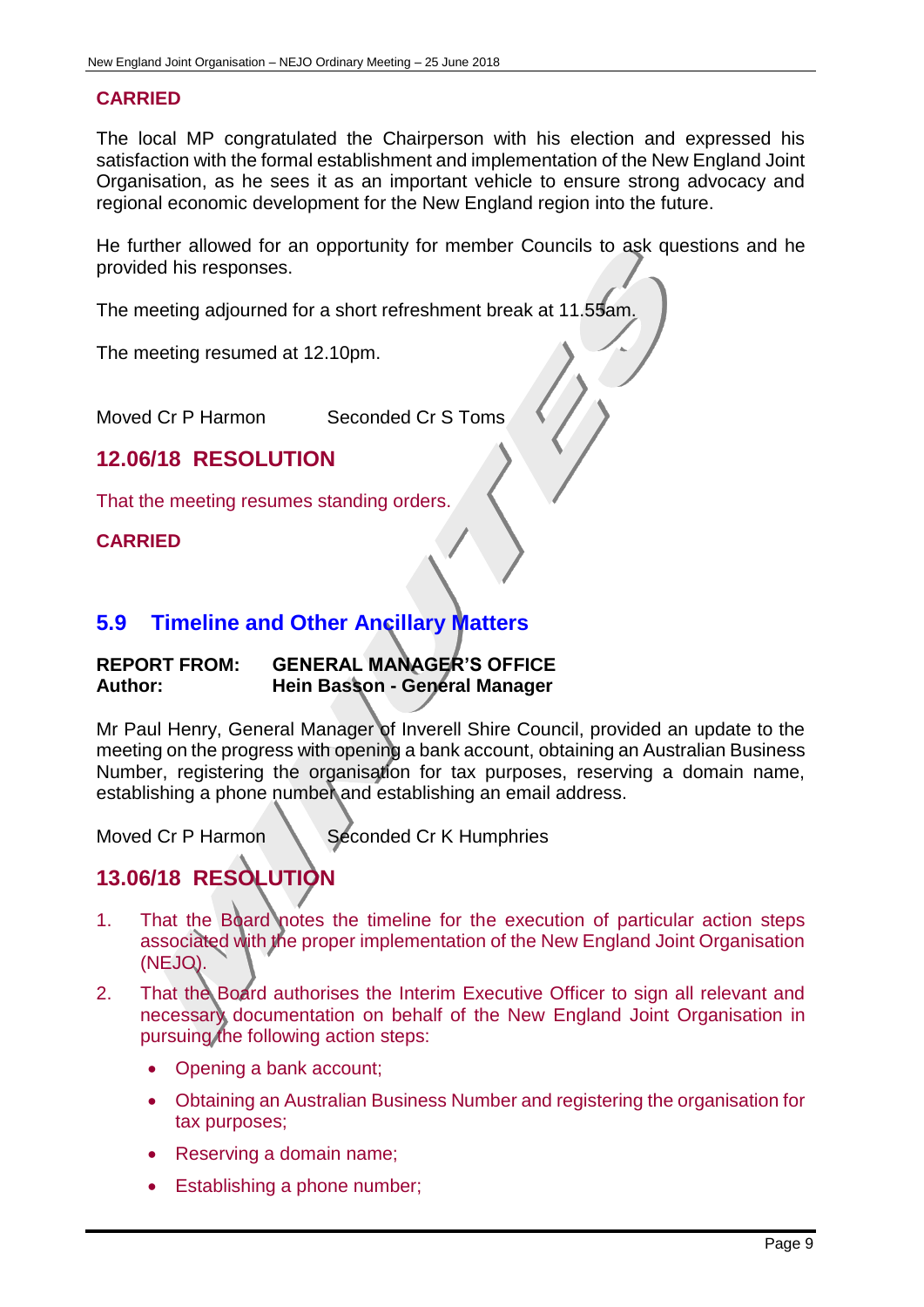- Establishing an email address.
- 3. That the Interim Executive Officer be requested to implement the other outstanding actions listed in the timeline table within the body of the report.

#### **CARRIED**

#### <span id="page-10-0"></span>**5.10 Appointment of Interim Executive Officer**

| <b>REPORT FROM:</b> | <b>GENERAL MANAGER'S OFFICE</b> |
|---------------------|---------------------------------|
| <b>Author:</b>      | Hein Basson - General Manager   |

Moved Cr P Petty Seconded Cr S Murray

## <span id="page-10-1"></span>**14.06/18 RESOLUTION**

- 1. That Mr Paul Henry, General Manager of the Inverell Shire Council, be appointed as the Interim Executive Officer of the New England Joint Organisation for a period of time up to 31 December 2018 and that it be acknowledged that all official records of this organisation will be held at the Inverell Shire Council for this mentioned time.
- 2. That the appointed Interim Executive Officer also be appointed as the Public Officer of the New England Joint Organisation pursuant to Section 342 of the Local Government Act 1993.
- 3. That the Board considers the appropriateness of scheduling another meeting in the short term to discuss and commence the recruitment and selection processes pertaining to the appointment of  $/a$  permanent Executive Officer, inter alia considering the following:
	- Obtain quotations from reputable recruitment agencies;
	- Decide on an interview panel, if not all member Councils are going to be involved with this action;
	- Determine appropriate hours of service for the permanent full or part time Executive Officer - having regard to the nature of duties to be performed;
	- Determine an appropriate organisation structure for the new Joint Organisation.
- 4. That the Board determines a monthly compensation amount of \$1,500 to be paid over to the Inverell Shire Council in recognition of the work that will need to be done in regards to the formal implementation of the New England Joint Organisation.
- 5. That the Board also determines a compensation amount of \$1,500 to be paid over to the Glen Innes Severn Council for the work done in relation to the preparation of the inaugural New England Joint Organisation Business Paper.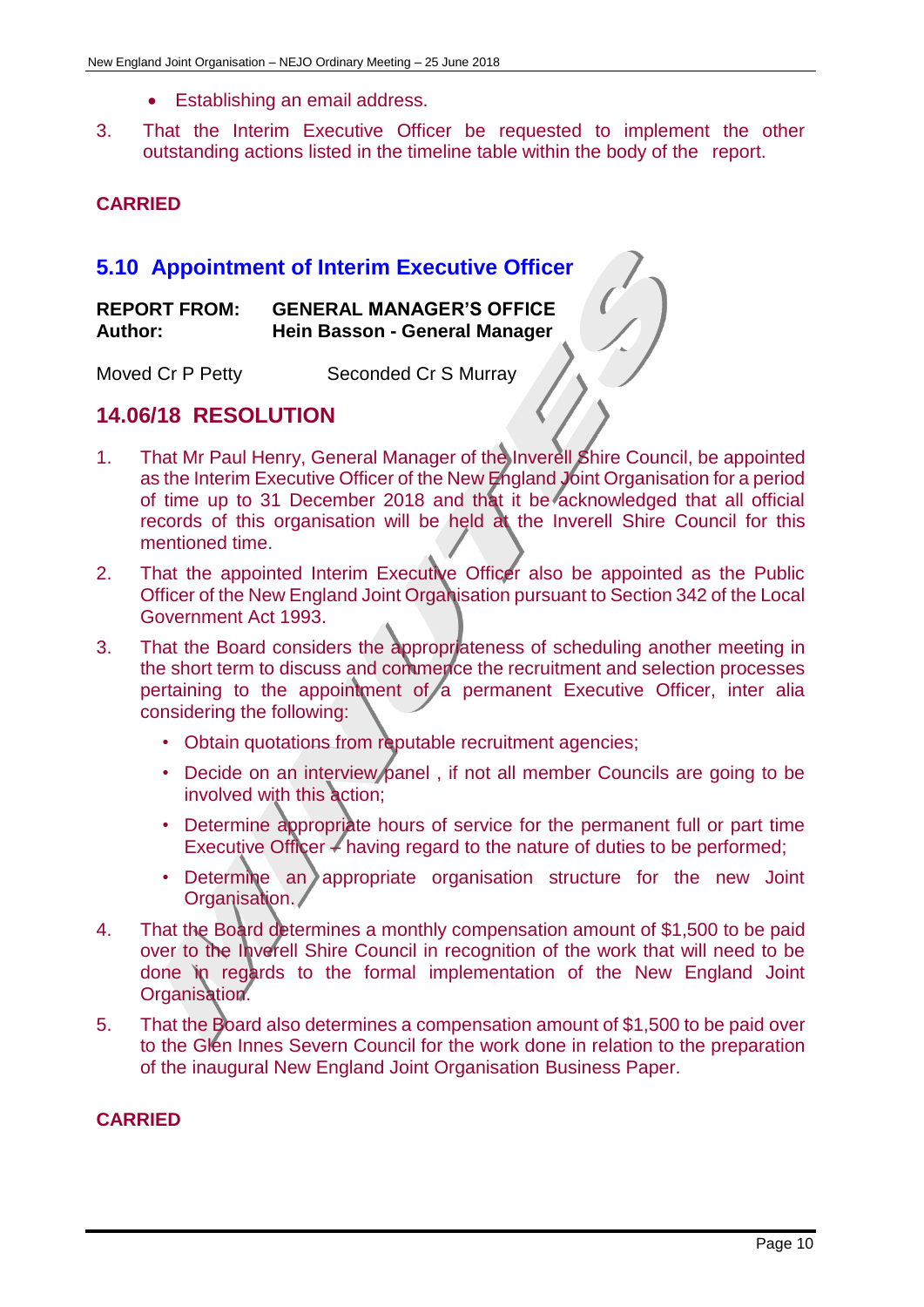# <span id="page-11-0"></span>**5.11 Delegations to the Interim Executive Officer**

| <b>REPORT FROM:</b> | <b>GENERAL MANAGER'S OFFICE</b> |
|---------------------|---------------------------------|
| Author:             | Hein Basson - General Manager   |

Moved Cr S Toms Seconded Cr P Petty

### <span id="page-11-1"></span>**15.06/18 RESOLUTION**

- 1. That the Board adopts the Delegations Instrument pertaining to the Interim Executive Officer, attached as Annexure A relating to this report, and review it once a permanent Executive Officer has been appointed.
- 2. That the Board adopts an interim organisation structure consisting of only the Interim Executive Officer as a staff member of the New England Joint Organisation.

#### **CARRIED**

# <span id="page-11-2"></span>**5.12 Authorisation of Funding Agreement**

| <b>REPORT FROM:</b> | <b>GENERAL MANAGER'S OFFICE</b> |
|---------------------|---------------------------------|
| <b>Author:</b>      | Hein Basson - General Manager   |

Moved Cr K Humphries Seconded Cr S Murray

# <span id="page-11-3"></span>**16.06/18 RESOLUTION**

That the Board resolves to authorise the Interim Executive Officer to sign the Funding Agreement between the Office of Local Government and the New England Joint Organisation (NEJO); in order for the seed funding to be paid over into NEJO's bank account.

#### **CARRIED**

### <span id="page-11-4"></span>**5.13 Meetings Schedule**

**REPORT FROM: GENERAL MANAGER'S OFFICE** Author: **Notify Thein Basson - General Manager** 

Moved Cr P Harmon Seconded Cr K Humphries

# <span id="page-11-5"></span>**17.06/18 RESOLUTION**

- 1. That the following dates be accepted for future New England Joint Organisation (NEJO) meetings:
	- 27 August 2018 (Glen Innes);
	- 26 November 2018 (Armidale).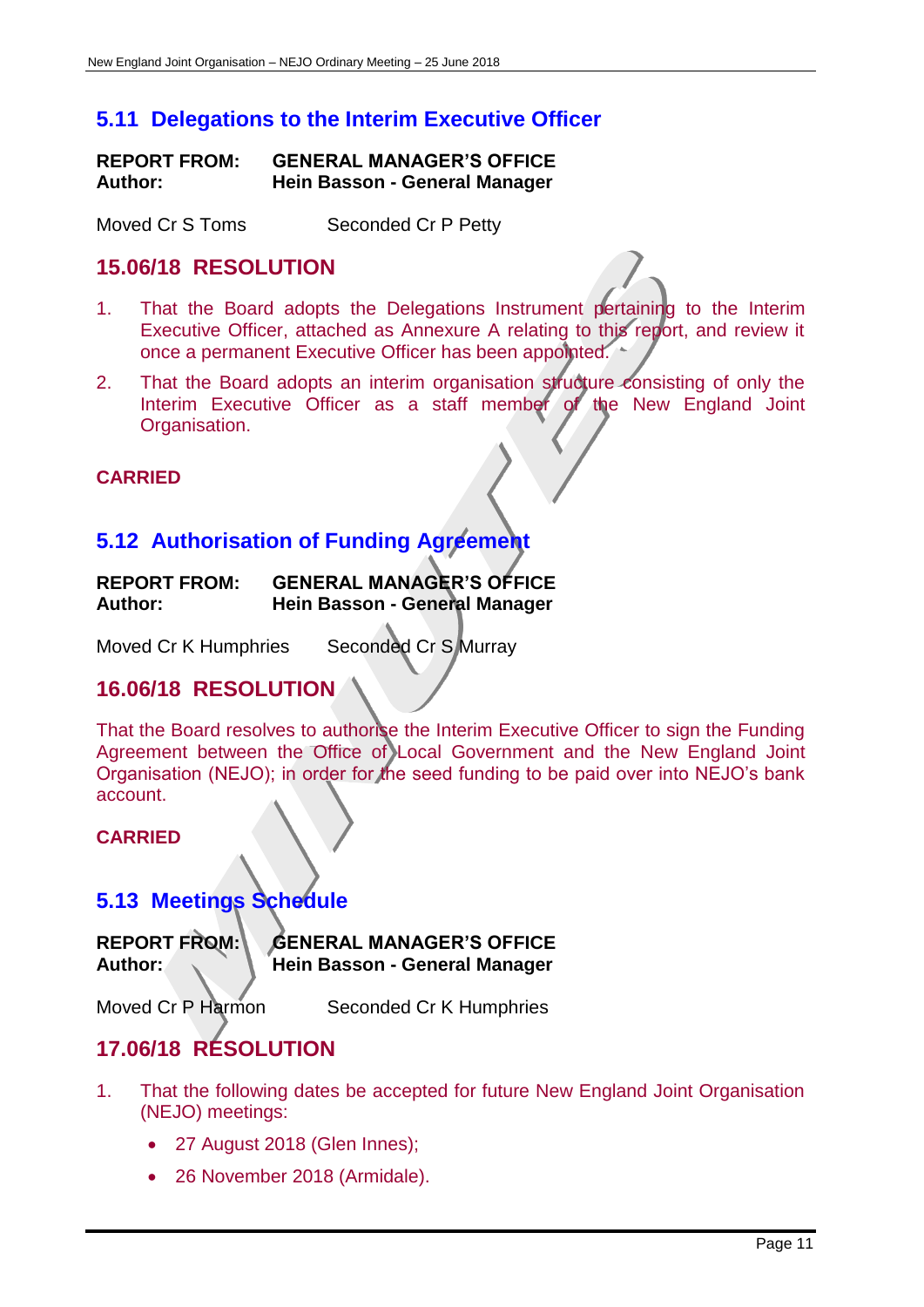2. That the Board acknowledges that further meetings might be required in order to facilitate the proper implementation of this new organisation – in accordance with the expectations of the Office of Local Government.

#### **CARRIED**

# <span id="page-12-0"></span>*6 CORRESPONDENCE, MINUTES, PRESS RELEASES*

#### <span id="page-12-1"></span>**6.1 Correspondence**

**REPORT FROM: GENERAL MANAGER'S OFFICE Author: Hein Basson - General Manager**

Moved Cr S Toms Seconded Cr P Harmon

#### **18.06/18 RESOLUTION**

That the Board notes the contents of the following items of correspondence:

- <span id="page-12-2"></span>• Letter dated 24 May 2018 from The Hon. John Barilaro, MP, Deputy Premier, and The Hon. Gabrielle Upton, MP, Minister for Local Government advising of the establishment of the New England Joint Organisation;
- Letter dated 31 May 2018 from the Office of Local Government giving formal approval for Mr Hein Basson to fulfil the role of Returning Officer at the first New England Joint Organisation meeting.

#### **CARRIED**

# <span id="page-12-3"></span>*7 URGENT MATTERS*

The Chairperson offered Mr Chris Presland, Director, Reform Implementation, Office of Local Government, an opportunity to address the Board. He conveyed his congratulations to the Chairperson and Board Members with the inaugural meeting of the New England Joint Organisation (NEJO) and also extended his thanks for the preparation work that had been done to facilitate the meeting. He expressed the opinion that Joint Organisations is one of the most exciting concepts coming out of the Local Government Reform initiatives. He also conveyed the view of the Hon. John Barilaro, Deputy Premier, that Joint Organisations will form a foundational structure for regional decision-making into the future.

In response to a question from the Mayor of Moree Plains Shire Council, Cr Katrina Humphries, Mr Presland pointed to the current situation where the State Government cannot resolve to merge Joint Organisations, as individual Joint Organisations will have to vote in favour of any mergers first before such an action would be able to be pursued.

Mr Presland further stated that the meeting of Chairpersons of the 11 established Joint Organisations will account for a strong voice from regional and rural New South Wales,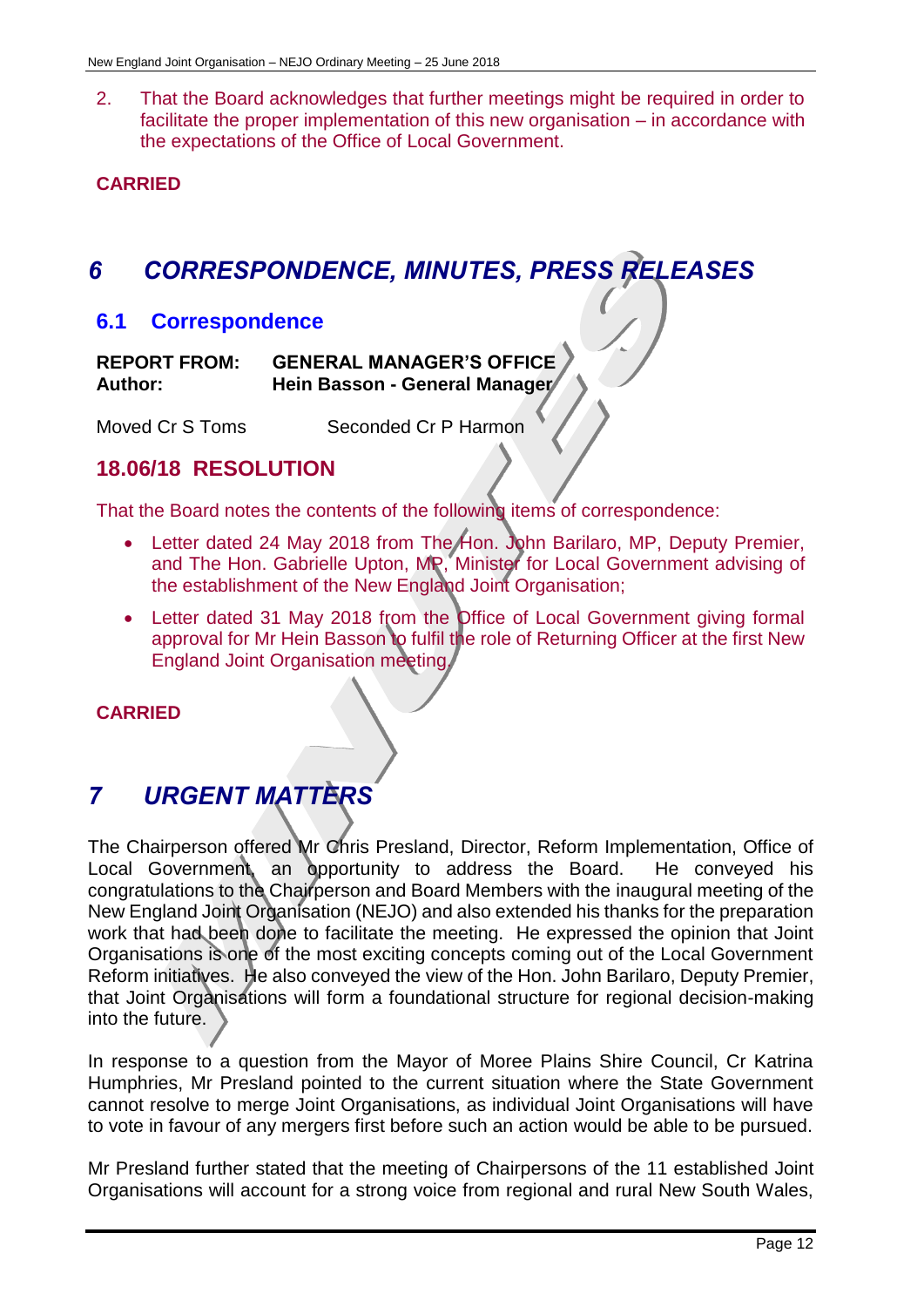as it is e.g. envisaged for this group to have relative unencumbered access to applicable State Government Ministers in order to pursue particular regional objectives and concerns. In this regard, the Joint Organisations Chairpersons' meeting scheduled for 16 August 2018 in Sydney was also mentioned.

Mr Lester Rodgers, General Manager of Moree Plains Shire Council, made mention of the opportunity to have a media release distributed about the inaugural NEJO meeting, including the Board's resolution about the inclusion of Narrabri Shire Council with NEJO. Mr Paul Henry, General Manager of Inverell Shire Council, made mention that he would include infrastructure, economic and social development as part of the Board's public policy issues. Mr Chris Presland offered his assistance with the development of media releases.

It was suggested for the General Managers' Advisory Group to look into the water security concerns of member Councils, and its associated water and sewerage functions.

Mr Paul Henry mentioned the need for a resolution of the Board to authorise particular members as signatories to NEJO's newly established bank account to ensure the proper functioning of the organisation.

Moved Cr K Humphries Seconded Cr P Petty

#### <span id="page-13-0"></span>**19.06/18 RESOLUTION**

That the Chairperson, Cr Michael Pearce, Cr Paul Harmon and the appointed Interim Executive Officer, Mr Paul Henry, be nominated as the New England Joint Organisation's authorised signatories to its bank account related business activities, including credit card transactions and electronic transfers.

The Meeting closed at 12.53pm